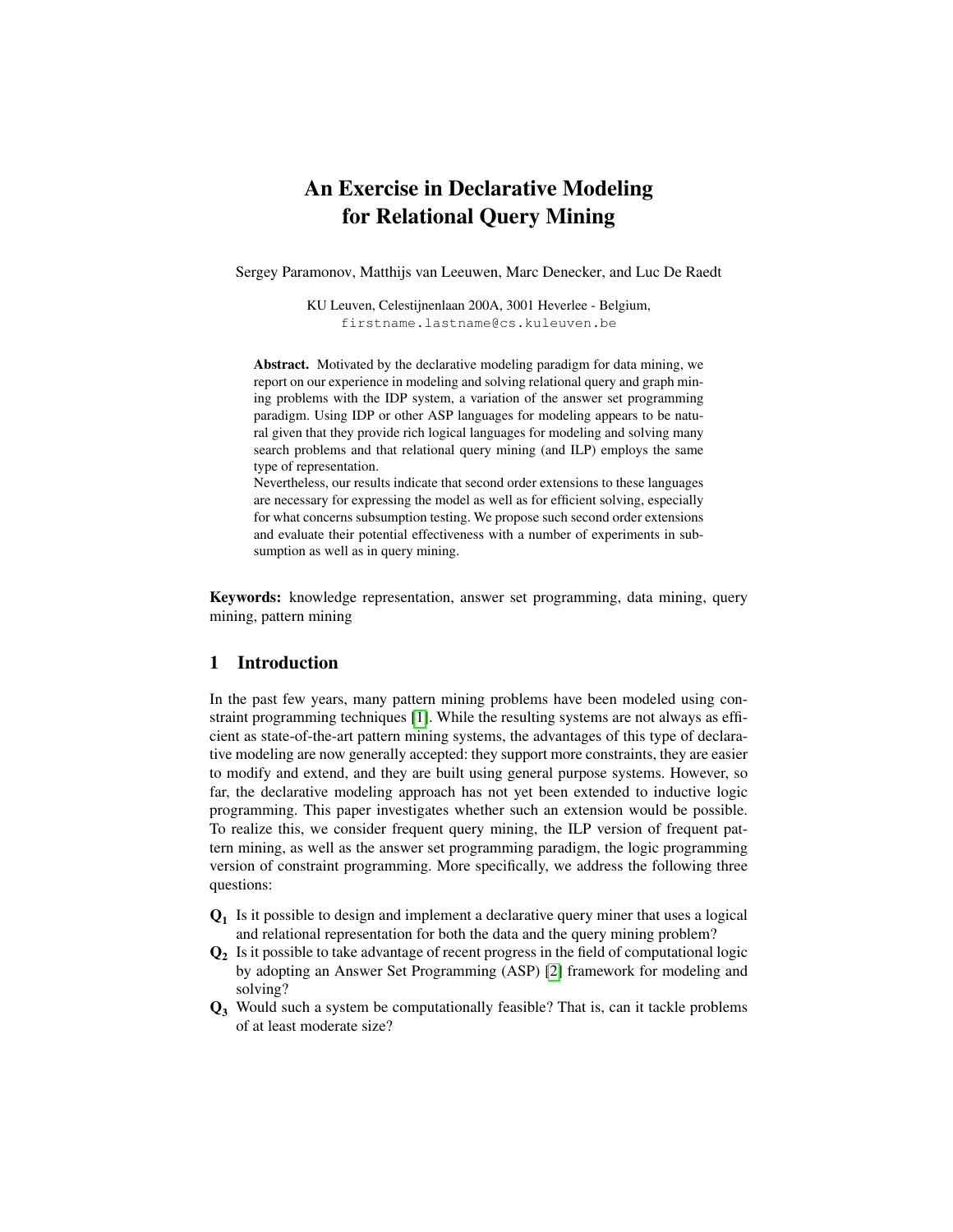Our study is not only relevant to ILP, but also to the field of knowledge representation and ASP as query mining (and ILP) is a potentially interesting application that may introduce new challenges and suggest solver extensions.

More concretely, the main contributions of this work can be summarized as follows:

- 1. We present two declarative models and corresponding solving strategies for the query mining problem that support a variety of constraints. While one model can be expressed in the ASP paradigm, the other model requires a second order extension that we believe to be essential for modeling ILP tasks.
- 2. We implement and evaluate the presented models in the IDP system [\[3\]](#page-12-2), a knowledge base system that belongs to the ASP paradigm.
- 3. We empirically evaluate the proposed models and compare them on classical datasets with state-of-the-art ILP methods.

This paper is organized as follows: Section [2](#page-1-0) formally introduces the problem. In Section [3,](#page-2-0) we introduce a second order model for frequent query mining that addresses Question  $Q_1$ . In Section [4](#page-6-0) we present a first order model for query mining, demonstrate main issues with this approach and address Question  $\mathbf{Q}_2$ . In Section [5](#page-8-0) we provide experimental evidence to support our answers to Questions  $Q_2$  and  $Q_3$ . In Section [6](#page-10-0) we discuss advantages (such as extendability) and disadvantages of the models and the approach overall. In Section [7](#page-11-0) we present an overview of the related work in the ILP context of frequent query mining. Finally, we conclude in Section [8](#page-12-3) with a summary.

#### <span id="page-1-0"></span>2 Problem statement

The problem that we address in this paper is to mine queries in a logical and relational learning setting. Starting with the work the Warmr system [\[4\]](#page-12-4), there has been a line of work that focusses on the following frequent query mining problem [\[5,](#page-12-5) [6,](#page-12-6) [7\]](#page-12-7):

#### Given:

- $-$  a relational database  $D$ ,
- the entity of interest determining the *key* predicate,
- $-$  a frequency threshold  $t$ ,
- a language L of logical queries of the form  $key(X) \leftarrow b_1, ..., b_n$  defining  $key/1$  $(b_i)$ 's are atoms).

**Find:** all queries  $c \in \mathcal{L}$  s.t. *freq*(*c*, *D*)  $\geq t$ , where *freq*(*c*, *D*) = { $\theta$  | *D*  $\cup$  *c*  $\models$  *key*(*X*) $\theta$ }. Notice that the substitutions  $\theta$  only substitute variables that appear in the conclusion

part of the clause, i.e., only for variables X that occur in *key*.

In this paper, we focus our attention on graph data, as this forms the simplest truly relational learning setting and allows us to focus on what is essential for extending the declarative modeling paradigm to a relational setting. In principle, this setting can easily be generalized to the full inductive logic programming problem.

As an example, consider a graph database D, represented by the facts

 ${edgee(g_1, 1, 2), edge(g_1, 2, 3), edge(g_1, 1, 3), edge(g_2, 1, 2), edge(g_2, 2, 3), edge(g_2, 1, 3), \ldots}$ 

where the ternary relation  $edge(q, e_1, e_2)$  states that in graph g there is an edge between  $e_1$  and  $e_2$  (we assume graphs to be undirected, so there is also always an edge between  $e_2$  and  $e_1$ ). The frequency of  $key(K) \leftarrow edge(K, B, C), edge(K, C, D), edge(K, B, D)$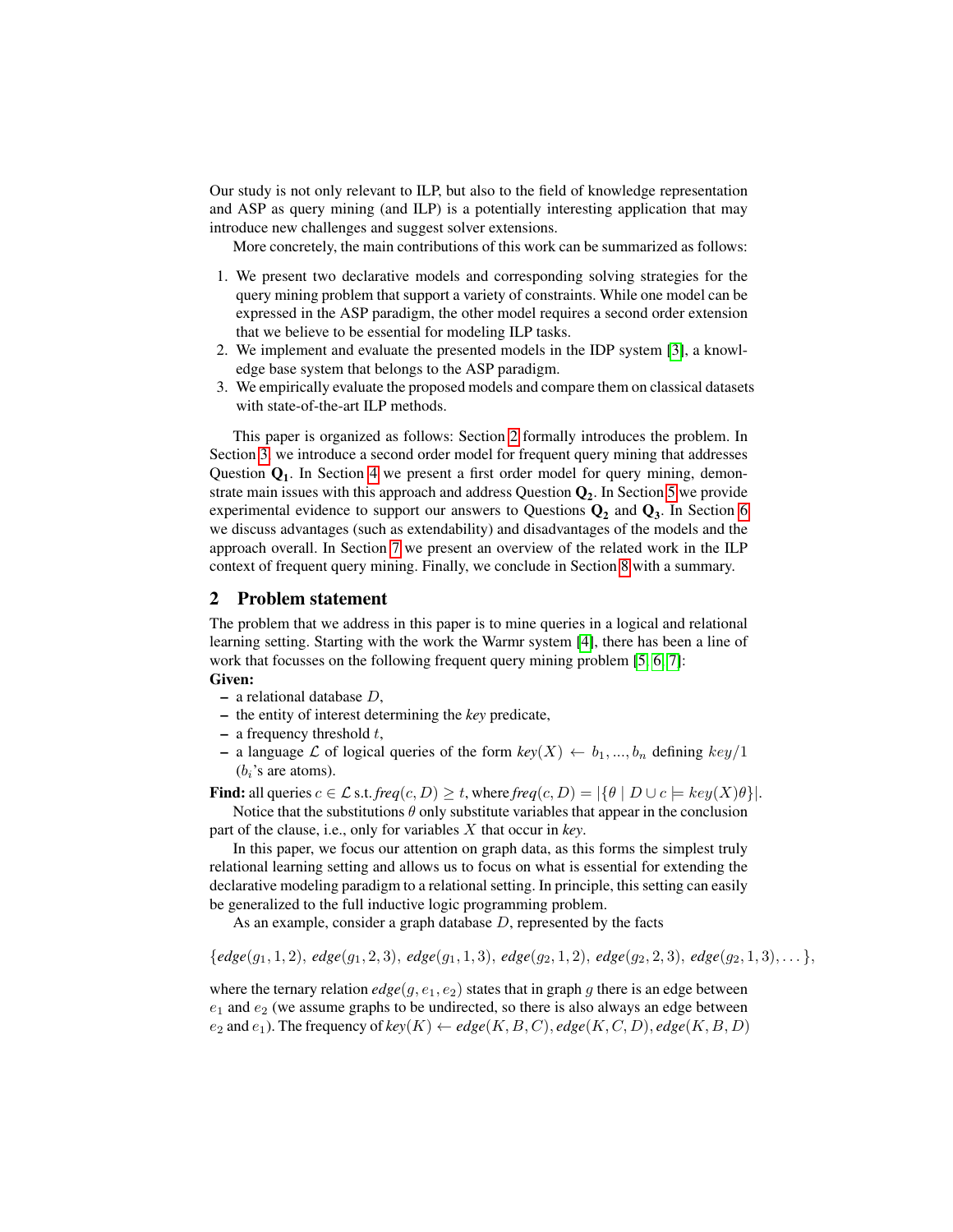in this database is 2 as the query returns  $g_1$  and  $g_2$ . If  $key(g)$  holds, then the graph g is subsumed by the query specified defined in the body of the clause for *key*.

The goal of this paper is to explore how such typical ILP problems can be encoded in ASP languages. So, we will need to translate the typical ILP or Prolog construction into an ASP format. In the present paper, we employ IDP, which belongs to the ASP family of formalisms. Most statements and constraints written in IDP can be translated into standard ASP mechanically. A brief example-based introduction to IDP is in Appendix [A](#page-14-0) and for a detailed system and paradigm description we refer to the IDP system and language description [\[3\]](#page-12-2) and to the ASP primer [\[2\]](#page-12-1).

To realize frequent query mining in IDP, we need to tackle four problems: 1) encode the queries in IDP; 2) implement the subsumption test to check whether a query subsumes a particular entity in the database; 3) choose and encode a language bias; and 4) determine, in addition to frequency, further constraints that could be used and encode them. We will now address each of these problems in turn.

# <span id="page-2-0"></span>3 Encoding

We assume that the dataset D is encoded as two predicates:  $edge(g, e_1, e_2)$ , described before, and the ternary relation  $label(g, n, l)$  that states that there is a node n with label  $l$  in graph  $g$  (for a discussion on how to extend this approach, see Section [6\)](#page-10-0).

*Encoding a query* The coverage test in ILP is often  $\theta$ - or  $OI$ -subsumption.

**Definition 1** (OI and θ-subsumption [\[8\]](#page-12-8)). A clause  $c_1$  θ-subsumes a clause  $c_2$  iff there *exists a substitution*  $\theta$  *such that*  $c_1 \theta \subseteq c_2$ *. Furthermore,*  $c_1$  *OI-subsumes*  $c_2$  *iff there exists substitution*  $\theta$  *such that com*( $c_1$ ) $\theta \subseteq com(c_2)$ *, where com*( $c$ ) =  $c \cup \{t_i \neq t_j \mid t_j \neq s_j\}$  $t_i$  *and*  $t_j$  *are two distinct terms in c* }.

As ASP and, in particular, IDP are model-generation approaches, they always generate a set of ground facts. This implies that ultimately the queries will have to be encoded by a set of ground facts for *edge* and *label* as well (e.g., {*edge*(q, 77, 78), *edge*(q, 77, 79),  $label(q, 77, a), label(q, 78, b), label(q, 79, c), \ldots$ }) and that we need to explicitly encode subsumption testing, rather than, as in Prolog, simply evaluate the query on the knowledge base. We use the convention that if a quantifier for a variable is omitted, then it is universally quantified. Furthermore, we use the convention that variables start with an upper-case and constants with a lower-case character. To illustrate the idea, consider the program in Eq. [1](#page-2-1) that has a model if and only if the query  $q O I$ -subsumes the graph g. If we remove the last constraint in Eq. [1,](#page-2-1) we obtain  $\theta$ -subsumption. Notice that the function  $\theta$  will be explicit in the model. This program can be executed in IDP directly.

<span id="page-2-1"></span>
$$
edge(q, X, Y) \implies edge(g, \theta(X), \theta(Y)).
$$
  
\n
$$
label(q, X, L) \implies label(g, \theta(X), L).
$$
  
\n
$$
X \neq Y \implies \theta(X) \neq \theta(Y).
$$
\n(1)

Notice that, in theory, it would be possible to simply encode subsumption testing in IDP or ASP as rule evaluation. That is, in the above example, to assert the knowledge base and the rule define *key* and then to ask whether *key*(g) succeeds. Computationally,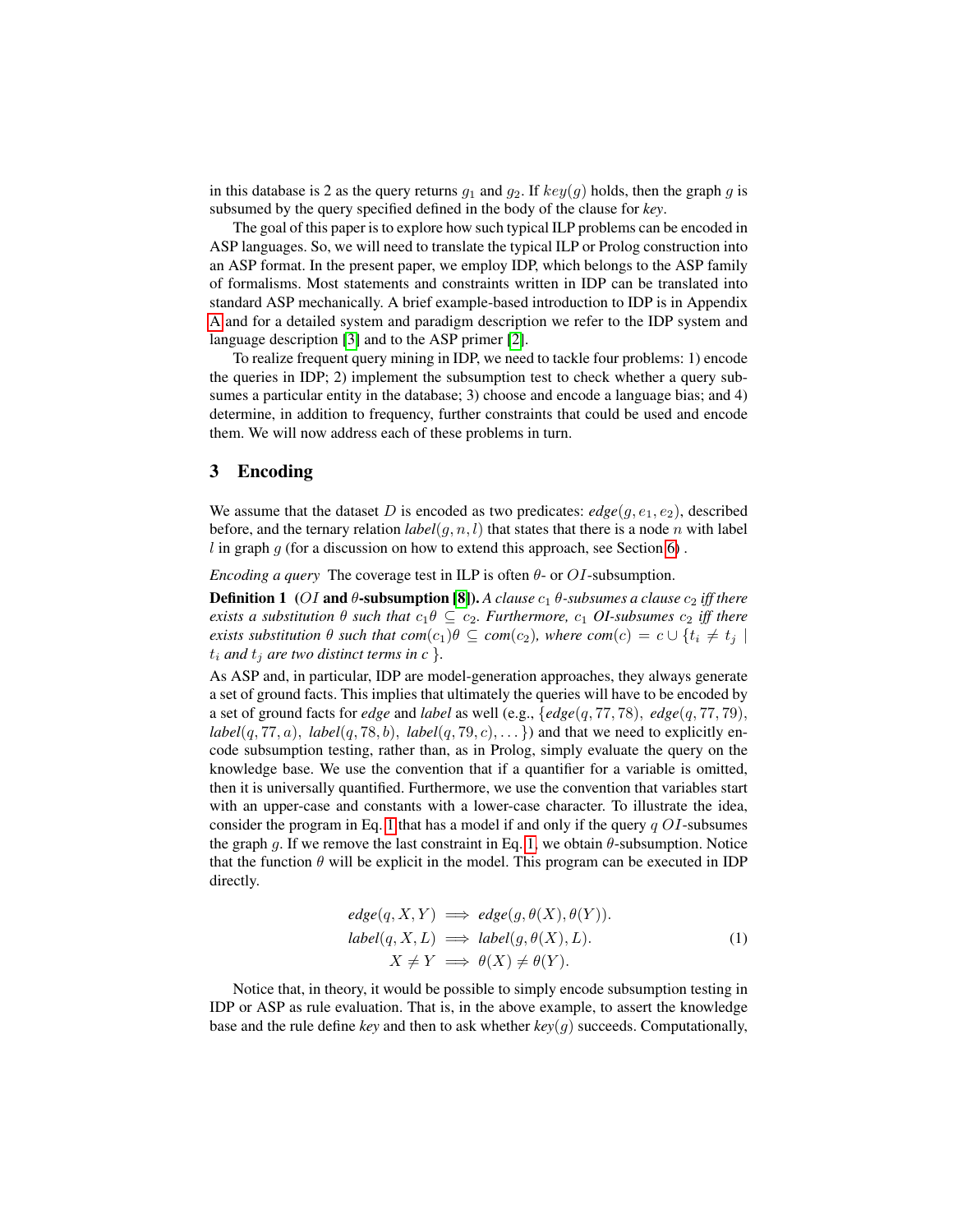<span id="page-3-0"></span>

this would however be infeasible as the sizes of the grounded rules grow exponentially with the number of distinct variables in the rule.

Throughout the paper we use OI-subsumption for all tasks, except for the experimental comparison with Subsumer in Section [5](#page-8-0) (since it is not designed to perform OI-subsumption).

*Encoding the language bias* In practice, one often bounds query languages, for instance by using a bottom clause and only considering queries or clauses that subsume the bottom clause.

Definition 2 (Language bias of a bottom clause ⊥). *Let* ⊥ *be a clause that we call bottom, then the language bias* L *is a set of clauses:*  $L = \{c \mid c \text{ } OI\text{-subsumes } \perp\}.$ 

This approach also works for ASP. We select one graph from the data and the set of all atoms in that instance will serve as bottom clause ⊥. When fixing such an instance, we can encode queries by listing the nodes in that entity that will be present in the pattern using the unary predicate *ing*(x) (for *in query*), as visualized in Figure [1a.](#page-3-0)

We now present a modification of the previous encoding in Eq. [1](#page-2-1) that takes into account the selection of the subgraph of the picked graph  $q$  as a query (marked in red in Figure [1a\)](#page-3-0). We refer to the edges in the bottom clause as *bedge* and labels in the bottom clause as *blabel*. When we refer to a node in the bottom clause, we call it a *bnode*.

<span id="page-3-1"></span>
$$
ing(X) \land ing(Y) \land bedge(X, Y) \implies edge(g, \theta(X), \theta(Y)).
$$
  
\n
$$
inq(X) \land blabel(X, L) \implies label(g, \theta(X), L).
$$
  
\n
$$
inq(X) \land ing(Y) \land X \neq Y \implies \theta(X) \neq \theta(Y).
$$
\n(2)

The intuition behind these rules is that we select a subgraph by picking nodes in the bottom clause (i.e., a graph), and then we enforce the constraints on the nodes that have been selected. Eq. [2](#page-3-1) implements this by adding an *inq* predicate at the beginning of each clause as a guard, the rule is activated iff the corresponding node is selected.

*Encoding the multiple subsumption test* In frequent query mining one is interested in mining *frequent* queries, which implies that there is a bag of graphs to match.

Figure [2a](#page-6-1) illustrates this setup. We can see that we need to test whether the query  $\theta$ -subsumes each of the graphs in the dataset. To do so, we quantify over a function representing  $\theta$ , the homomorphism. This makes this formulation second order. Why do we quantify over a function here and not in the previous example? Before the function was quantified existentially since the whole program was asking for a model, which is the same as asking whether the functions exists. Here however, we need a separate function for each graph, since the reasoning process is going to take into account the existence and non-existence of homomorphisms for particular graphs and to reason on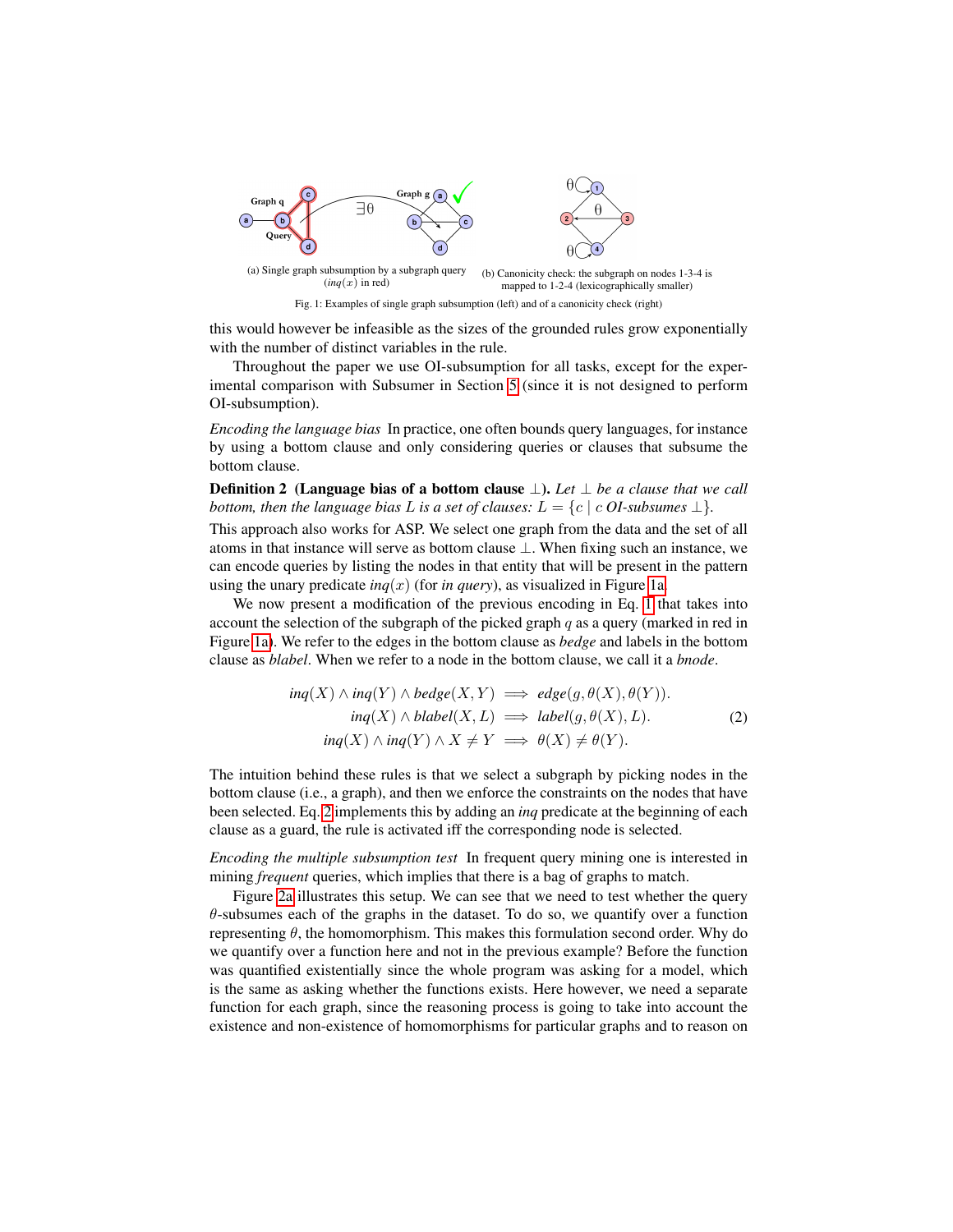top of that.

<span id="page-4-0"></span>
$$
homo(G) \iff \exists \theta : (bedge(X, Y) \land inq(X) \land inq(Y) \implies edge(G, \theta(X), \theta(Y)).
$$
  

$$
blabel(X, L) \implies label(G, \theta(X), L).
$$
  

$$
X \neq Y \implies \theta(X) \neq \theta(Y)).
$$
  
(3)

This constraint mimics the single graph subsumption test but introduces a new predicate *homo*, indicating a matched graph.

We refer to the group of constraints in Eq. [3](#page-4-0) as *Matching-Constraint*. The syntax used above is not yet supported by ASP-solvers such as clasp [\[9\]](#page-12-9) or IDP [\[3\]](#page-12-2), but we will argue that adding such second order logic syntax is crucial to enable effective modeling and solving of any structural mining problem. This argument will be backed up by experiments in Section [5.](#page-8-0)

*Encoding the frequency constraint* We consider two typical query mining settings: frequent and discriminative query mining. In the frequent setting a query is accepted if it subsumes at least  $t$  graphs. In the discriminative setting, each graph in the dataset is labeled as either positive or negative, as indicated by the corresponding predicates *positive*(G) (*negative*(G)) that marks a positive (negative) graph G, and we are interested in queries that match more than  $t_p$  graphs with a positive label and do not match more than  $t_n$  negatively labeled graphs.

To model the frequent setting we use an aggregation constraint (Eq. [4\)](#page-4-1) and the discriminative setting can be modeled similarly (Eq. [5\)](#page-4-2):

<span id="page-4-2"></span><span id="page-4-1"></span>
$$
|\{G: homo(G)\}| \ge t. \tag{4}
$$
  

$$
|\{G: positive(G) \land homo(G)\}| \ge t_p \land |\{G: negative(G) \land homo(G)\}| \le t_n. \tag{5}
$$

*Encoding the canonical form constraint* It is well-known since the seminal work of Plotkin [\[10\]](#page-12-10) that the subsumption lattice contains many clauses that are equivalent, and there has been a lot of work in ILP devoted to avoid the generation of multiple clauses from the same equivalence class (e.g., the work on optimality of refinement operators [\[11\]](#page-12-11) and many others [\[12,](#page-12-12) [13\]](#page-12-13)).

This can be realized in ASP by checking that the current query is not isomorphic to a lexicographically smaller subgraph (using a lexicographic order on the identifiers of the entities or nodes). For example, in Figure [1b,](#page-3-0) consider the subgraph induced by the nodes 1-3-4 (the numbers are identifiers and the colors are labels). Notice that there is an isomorphic subgraph 1-2-4, i.e., there exists a function  $\theta$  preserving edges and labels such that a string representation of the latter subgraph is smaller than the former. We call the graph with the smallest lexicographic representation *canonical*. Canonicity can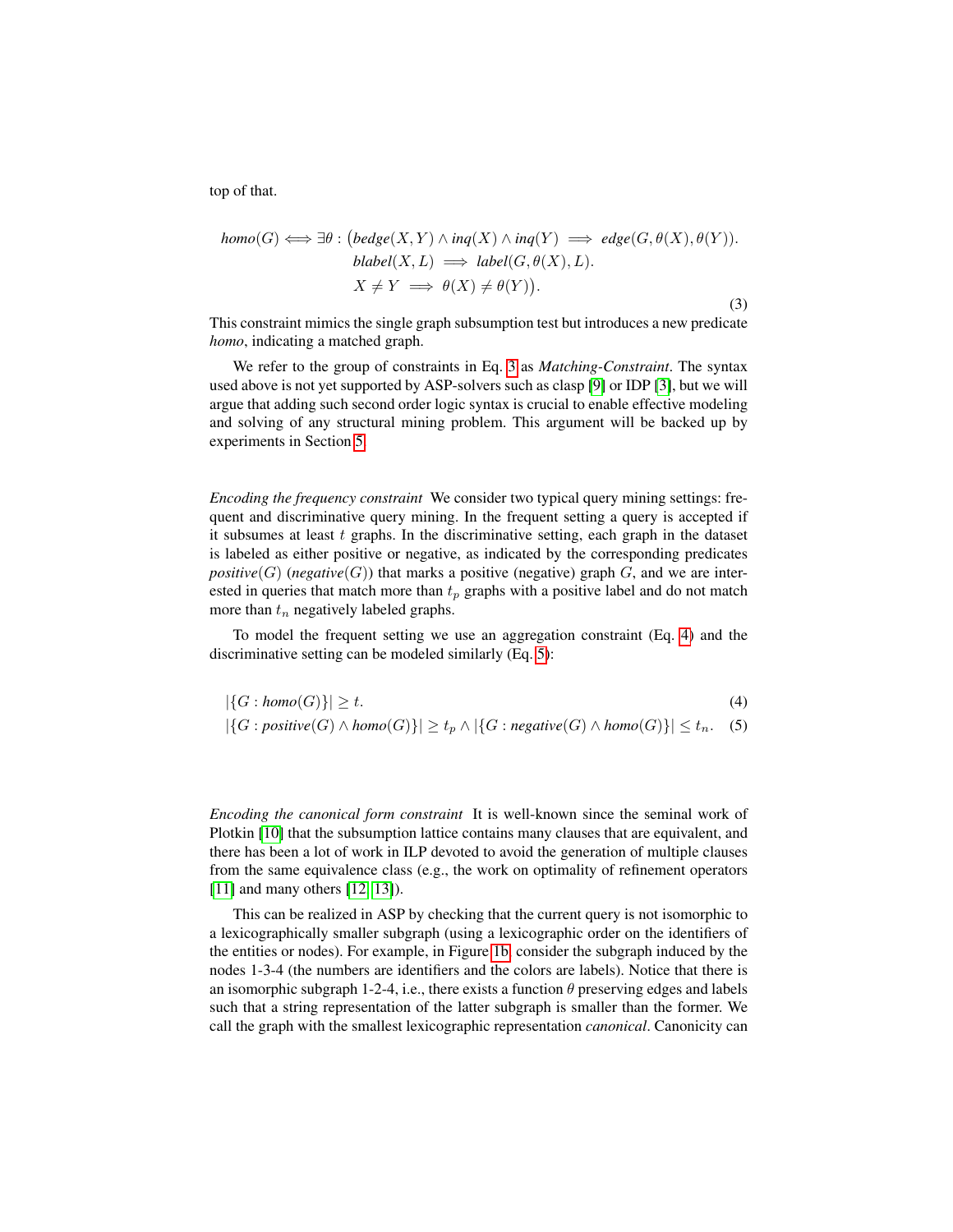be enforced by the following group of constraints, called *Canonical-Form-Constraint*.

<span id="page-5-0"></span>
$$
\neg \exists \theta \big(X \neq Y \implies \theta(X) \neq \theta(Y).
$$
  
\n
$$
inq(X) \iff \exists Y : \theta(X) = Y.
$$
  
\n
$$
inq(X) \land inq(Y) \land bedge(X, Y) \iff bedge(\theta(X), \theta(Y)).
$$
  
\n
$$
inq(X) \land blabel(X) = Y \iff blabel(\theta(X)) = Y.
$$
  
\n
$$
in\theta(Y) \iff \theta(X) = Y.
$$
  
\n
$$
d_1(X) \iff inq(X) \land \neg in\theta(X).
$$
  
\n
$$
d_2(X) \iff in\theta(X) \land \neg inq(X).
$$
  
\n
$$
\min(d_1(X)) > \min(d_2(X))).
$$
  
\n(6)

We refer to this group of constraints as *Canonical-Form-Constraint*. It enforces a query to have the smallest lexicographic representation, like the canonical code of mining algorithms [\[6,](#page-12-6) [7\]](#page-12-7). We define a canonical representation in terms of the lexicographic order over the bottom clause node identifiers. If there is a query satisfying the constraints, then there is no other lexicographically smaller isomorphic graph.

*Note: Intuition on Eq. [6](#page-5-0)* The first four rules ensure the existence of a homomorphism under OI-assumption (which can be relaxed by removing a constraint) between the current query on the node in *inq* and another subgraph of the bottom clause. The other rules ensure that the other subgraph has a smaller lexicographic order: *in* $\theta$  is an auxiliary predicate that stores nodes of the other subgraph, in  $d_1$  ( $d_2$ ) there are nodes that only belong to the first, current query, (or second) subgraph. If the minimal node in  $d_1$ (current query) is larger than in  $d_2$  (the other graph), the query is not in canonical form.

We now present additional types of constraints that allow solving variations of the query mining problem.

*Connectedness-Constraint* As in graph mining [\[6\]](#page-12-6), we are often only interested in connected queries. The constraint to achieve this consists of two parts: 1) a definition of path and 2) a constraint over path. The first is defined inductively over the bnodes selected by  $\text{inq}(X)$ , the second enforces that any two nodes in the pattern are connected. Note, that the usage of  $\{ \ldots \}$  indicates an inductive definition: the predicate on the left side is completely defined by the rules specified between curly brackets as a transitive closure. If both variables are in the pattern, there must be a path between them.

$$
\{path(X, Y) \leftarrow ing(X) \land ing(Y) \land bedge(X, Y).
$$
  
\n
$$
path(X, Y) \leftarrow \exists Z : inq(Z) \land path(X, Z) \land bedge(Z, Y) \land inq(Y).
$$
  
\n
$$
path(Y, X) \leftarrow path(X, Y). \}
$$
  
\n
$$
inq(X) \land inq(Y) \land X \neq Y \implies path(X, Y).
$$
  
\n(7)

*The Objective-Function* An objective function is one way to impose a ranking on the queries. A constraint in the form of an objective function is defined over a model to maximize certain parameters. We consider only objective functions over the queries and matched graphs in the dataset: 1) no objective function, i.e., the frequent query mining problem; 2) maximal size of a query Eq. [8](#page-6-2) (in terms of bnodes); 3) maximal coverage Eq. [9](#page-6-3) (i.e., the number of matched graphs); 4) discriminative coverage Eq. [10,](#page-6-4)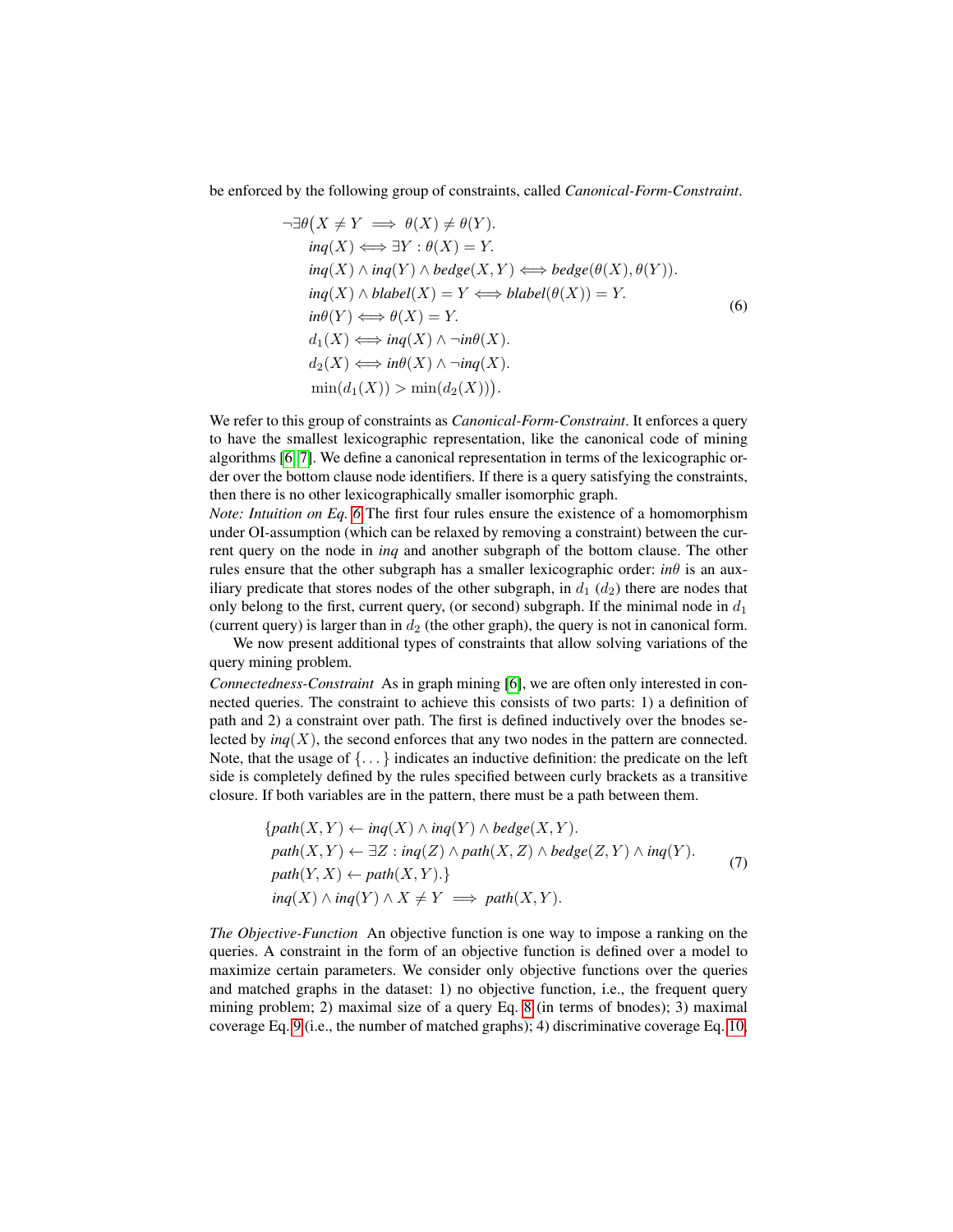i.e., the difference between the number of positively and negatively labeled graphs that are covered by a query.

<span id="page-6-3"></span><span id="page-6-2"></span>
$$
|\{X : \textit{inq}(X)\}| \mapsto \max \tag{8}
$$

$$
|\{G: homo(G)\}| \mapsto \max \tag{9}
$$

<span id="page-6-4"></span>
$$
|\{G : positive(G) \land homo(G)\}| - |\{G : negative(G) \land homo(G)\}| \mapsto \max \quad (10)
$$

Mining the top- $k$  queries with respect to a given objective function is often a more meaningful task than enumerating all frequent queries, since it provides a more manageable number of solutions that are best according to some function [\[14\]](#page-12-14).

*Topological-Constraint* Enforces parts of the bottom clause to be in the query. Let  $X$ be the desired subset of the nodes, then the constraint is  $\bigwedge_{X \in \mathcal{X}} ing(X)$ .

*Cardinality-Constraint* This constraint ensures that the size of a graph pattern is at least *n* (at most, equal)  $\exists \circ n X : \text{inq}(X)$ , where  $\circ \in \{=, \leq, <, \geq, >\}.$ 

*If-Then-Constraint* This constraint ensures that if a node is present in the query, then another node must be present in the query, e.g., a node Y must be present in the query, if a node X is in. We encode this constraint as a logical implication:  $inq(X) \implies inq(Y)$ .

<span id="page-6-1"></span>

# <span id="page-6-0"></span>4 First Order Model

Fig. 2: Conceptual comparison between first and second order models

In the previous section we have given a positive answer to Question  $Q_1$  using second order logic. However, after formalizing a problem the next step is to actually solve it. In this section we address Question  $Q_2$ : can we use existing ASP solvers to model the frequent query mining problem directly? Is it necessary to add constructs to existing modeling languages, or is it possible to write down an efficient and elegant first order logic model for which existing solvers can be used?

To answer Question  $Q_2$ , we will encode the problem of frequent query mining as an ASP problem using enumeration techniques. We shall also show how to approach top- $k$ querying mining with this encoding.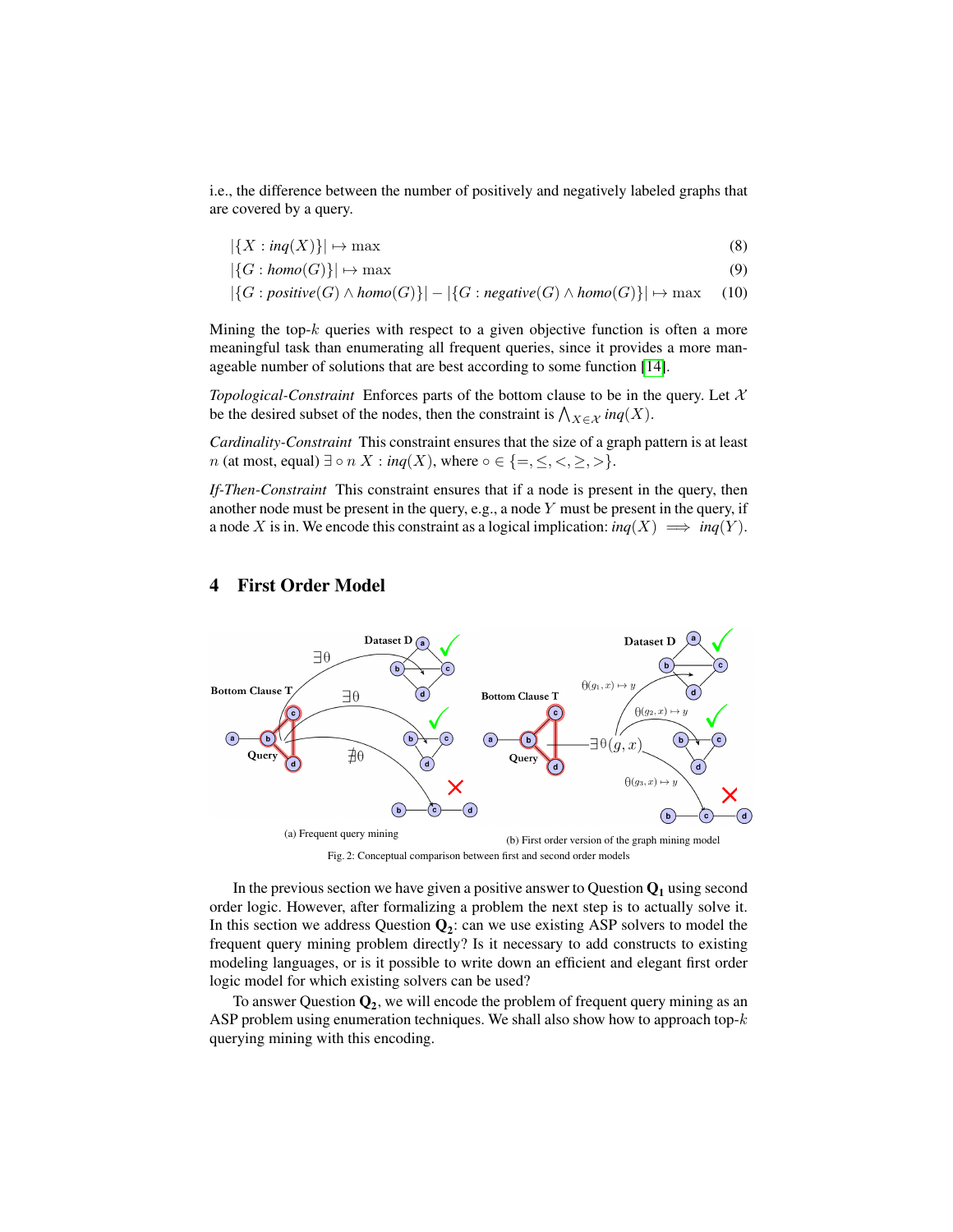*The matching and occurrence constraints* Since we are restricted to FOL here, we have to encode  $\theta$  as a binary predicate, adding graph G as a parameter. In the encoding there are five clauses: the first enforces edge preservation; the second enforces that a mapping exists only for the bnodes in the pattern and only for the matched graphs, i.e.,  $\theta(G, X)$ is a partial function; the third enforces  $\theta(G, X)$  to be an injective function on the bnodes for each of the graphs; the fourth enforces label matching; the fifth ensures occurrence frequency (the same as before).

<span id="page-7-0"></span>
$$
homo(G) \land ing(X) \land ing(Y) \land bedge(X, Y) \Longrightarrow edge(G, \theta(G, X), \theta(G, Y)).
$$
  
\n
$$
homo(G) \land ing(X) \iff \exists Y : Y = \theta(G, X).
$$
  
\n
$$
homo(G) \land ing(X) \land ing(Y) \land X \neq Y \Longrightarrow \theta(G, X) \neq \theta(G, Y).
$$
  
\n
$$
homo(G) \land ing(X) \land blabel(X, L) \Longrightarrow label(G, \theta(G, X), L).
$$
  
\n
$$
|\{G : homo(G)\}| \geq t.
$$
  
\n(11)

*Encoding the model enumeration constraints* A common technique in existing clause learning solvers with restarts for generating all solutions, is by asserting for each found solution a model invalidating clause which excludes this model. We use it to denote that certain combinations of nodes in the bottom clause are no longer valid solutions. E.g., if we find a graph on nodes 1-2-3 to be a solution and we store these nodes, then we prohibit this combination of nodes to ensure that the solver will find a new solution.

We present a version of *model invalidation clauses (MIC)* [\[15\]](#page-13-0) for frequent query enumeration. Our *MIC*s are designed for Algorithm [1,](#page-8-1) since we enumerate queries of a fixed length: once we increase the length we remove all previous *MIC*s. This allows us to use *MIC*s of a very simple form: given a set of nodes  $X$ , we define a constraint  $C_X$ as  $C_{\mathcal{X}} = \bigwedge_{X \in \mathcal{X}} ing(X)$ . For example, if a query q on the nodes 1-2-3 is found to be frequent, we would generate the following constraint, so not to generate 1-2-3 again: *inq*(1) ∧ *inq*(2) ∧ *inq*(3). Note, that this simple form of model invalidation clauses can only be used if an algorithm iterates over the length of a query and removes *MIC*s once the length is increased.

*Anti-monotonicity property* It is easy to integrate avoidance of infrequent supergraph generation in Algorithm [1:](#page-8-1) once a query is established to be infrequent, the corresponding *MIC* is kept, when the query length is increased. However, our experiments in Section [5](#page-8-0) indicate that the current computational problems come from a different source and cannot be solved using this property.

*Frequent query enumeration in Algorithm [1](#page-8-1)* We enumerate all frequent queries starting from the smallest ones (with only 1 node) to the largest ones (the bottom clause). Algorithm [1](#page-8-1) has two loops. The first sets the current query size and sets *MIC* to be empty (since we do not want to prohibit generation of supersets of already found queries). In the inner loop, we obtain a candidate for a frequent query by calling IDP once, then we check if the query is in canonical form and also obtain all isomorphic queries to this canonical form. After that we generate a *MIC* for each of them and prohibit the whole isomorphic class of queries to be generated. Note that generating all isomorphic queries is prohibitive, that is why we obtain a canonical query and remove all other isomorphic queries. The algorithm terminates if either it cannot find a new frequent query of any size or the required number of queries has been enumerated.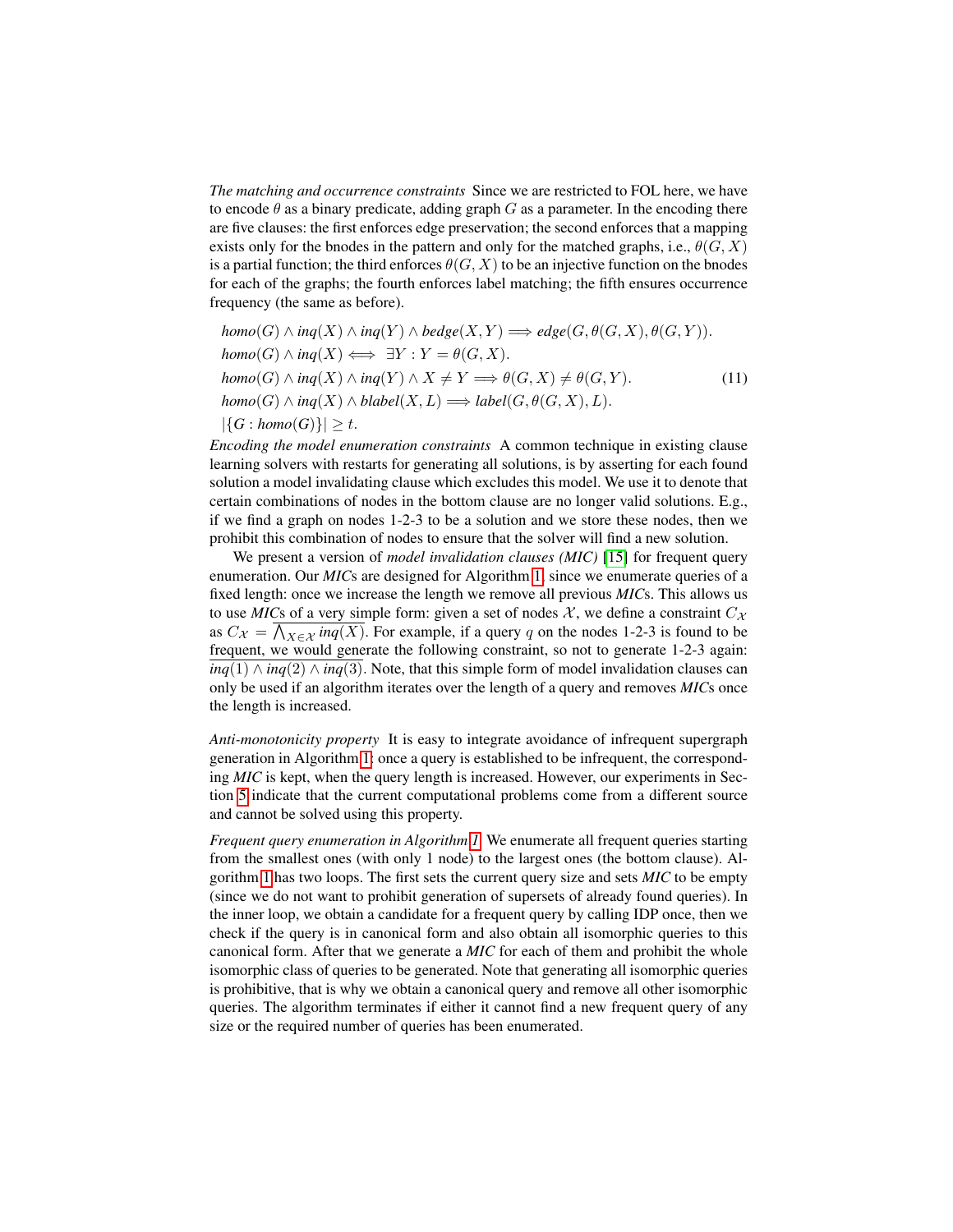#### <span id="page-8-1"></span>Algorithm 1 First Order Model: Iterative Query Enumeration

**Input:**  $D, k, t$   $\triangleright$  Dataset, #Queries, Threshold Output: *queries* – set of frequent queries *gueries*  $\leftarrow \emptyset$  $\bot \leftarrow pick-language-bias(D)$   $\triangleright$  Language bias obtained from data  $maxsize \leftarrow #nodes(\perp)$  $i \leftarrow 0$ for *size* ∈ 1 . . . *maxsize* do  $MICs \leftarrow \emptyset$ while True do  $query \leftarrow mine\text{-}query(D, \perp, t, size, MICs)$  . **DP** call, Eq. [11](#page-7-0) if *query* is None then break . the line below: IDP call, adopted Eq. [6](#page-5-0) *canonical, isomorphic*  $\leftarrow$  *get-canonical-and-isomorphic*(*query, ⊥*) *queries* ← *queries* ∪ {*canonical*} *MICs* ← *MICs* ∪ *isomorphic*  $i \leftarrow i + 1$ if  $i \geq k$  then return *queries* 

<span id="page-8-2"></span>return *queries*



Fig. 3: Dataset description and the summary of subsumption and top-1 experiments

*Top-*k *problem* Current ASP solvers, including IDP, can perform optimization described in Constraints [8,](#page-6-2) [9](#page-6-3) and [10.](#page-6-4) However, Algorithm [1](#page-8-1) enumerates patterns with respect to their size and therefore needs to be modified. The key change is to remove the outer *for* loop with the size variable together with *Cardinality-Constraint*. In the experiment section we demonstrate that even top-1 is already excessively complex for modern ASP solvers and requires further investigation and development of the systems.

#### <span id="page-8-0"></span>5 Experiments

In this section we evaluate the encoding on three problems: 1) classical  $\theta$ -subsumption performed by IDP as encoded in Eq. [1,](#page-2-1) 2) the first order model in Algorithm [1](#page-8-1) on the frequent query mining task, and 3) the first order model on the top-1 query mining task. In all experiments the frequency threshold  $t$  is set to 5%. Since the task involves making a stochastic decision, i.e., *pick-language-bias* in Algorithm [1](#page-8-1) picks a graph from the dataset at random, this may significantly influence the running time. To resolve this issue, for the graph enumeration problem we average over multiple runs for each dataset: each run involves the enumeration of many queries, i.e., each run generates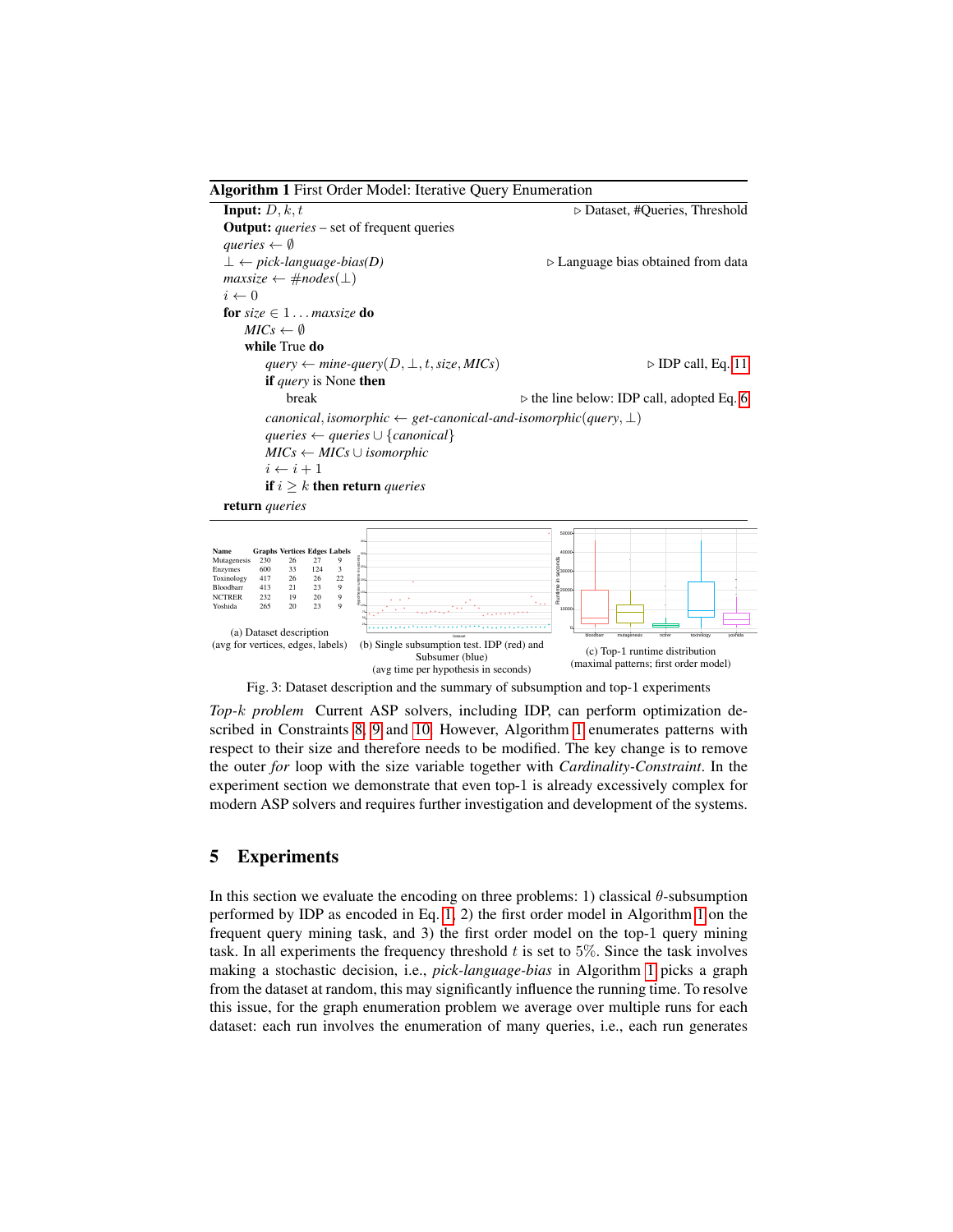many data points (runtimes to enumerate  $N$  queries). For the top-one mining problem, we present multiple runs for each dataset, since each run computes only one data point (runtime for the top-1 query).

*Subsumption* We evaluate how the IDP model [1](#page-2-1) encoding of  $\theta$ -subsumption compares with subsumption engine The Subsumer [\[16\]](#page-13-1). We used the data from the original Sub-sumer experiments (transition phase on the subsumption hardness [\[8,](#page-12-8) p. 327]) and evaluated IDP subsumption programs and Subsumer on a single hypothesis-example test, i.e., for each hypothesis and example we have made a separate call to IDP and Subsumer to establish subsumption.

The goal of this experiment is to compare how both systems perform if computations are done on a single example. We would like to estimate the potential gain in IDP, if we could specify a homomorphism existence check for each graph independently, like in a higher-order model Eq. [3,](#page-4-0) i.e., for each graph we would check existence of some  $\theta(X)$  instead of checking existence of one function  $\theta(G, X)$  like in the first order model.

Figure [3b](#page-8-2) indicates that IDP and Subsumer perform within a constant bound when we make a separate call for each example and hypothesis. That is, for all but one dataset, the runtimes are within the same order of magnitude for the two methods. If the internal structures of the system are reused and the call is made only for one hypothesis per *set* of examples, we observe a speedup of at least one order of magnitude in Subsumer. This indicates that the system is able to efficiently use homomorphism independence. Once the solver community will have built extensions of systems like IDP to take advantage of homomorphism independence, the resulting systems will perform substantially better than the current ones and their performance will be close to that of special purpose systems such as Subsumer. More precisely, systems should exploit that it is computationally easier to find n functions  $\theta(X)$ , than one  $\theta(G, X)$  for n values of G.

*Datasets and implementation* We now evaluate the query mining models on a number of well-known and publicly available datasets: Blood Barrier, NCTRER and Yoshida datasets are taken from [\[17\]](#page-13-2), Mutagenesis and Enzymes datasets are from [\[18\]](#page-13-3), Toxinology dataset is from [\[19\]](#page-13-4). A summary of the dataset properties is presented in Table [3a.](#page-8-2)

*Top-*1 *performance evaluation* We present the results of evaluating the FOL model for top-1 mining in Figure [3c.](#page-8-2) Results were only obtained for the maximal size, and no solutions were computed for Enzymes in a reasonable time  $\left($  < 10h). The discriminative setting cannot be modeled and solved, since we need higher order primitives and for maximal coverage we already experienced an explosion of the search space. This experiment demonstrates that current satisfiability solvers cannot effectively perform search on both categories of query variables and homomorphism coverage; solver extensions are necessary. The first extension is to specify independence of the homomorphisms in the model, i.e., higher order primitives as indicated in the model Eq. [3,](#page-4-0) the second is to give more control over the solver's decisions, e.g., by allowing to specify a decision order.

*Frequent query mining* The goal of the next experiment is to estimate the potential gain of the introduction of a higher order modeling construction. To do this, we mimicked the higher order behavior in Algorithm [1](#page-8-1) by making several calls to IDP (one per graph)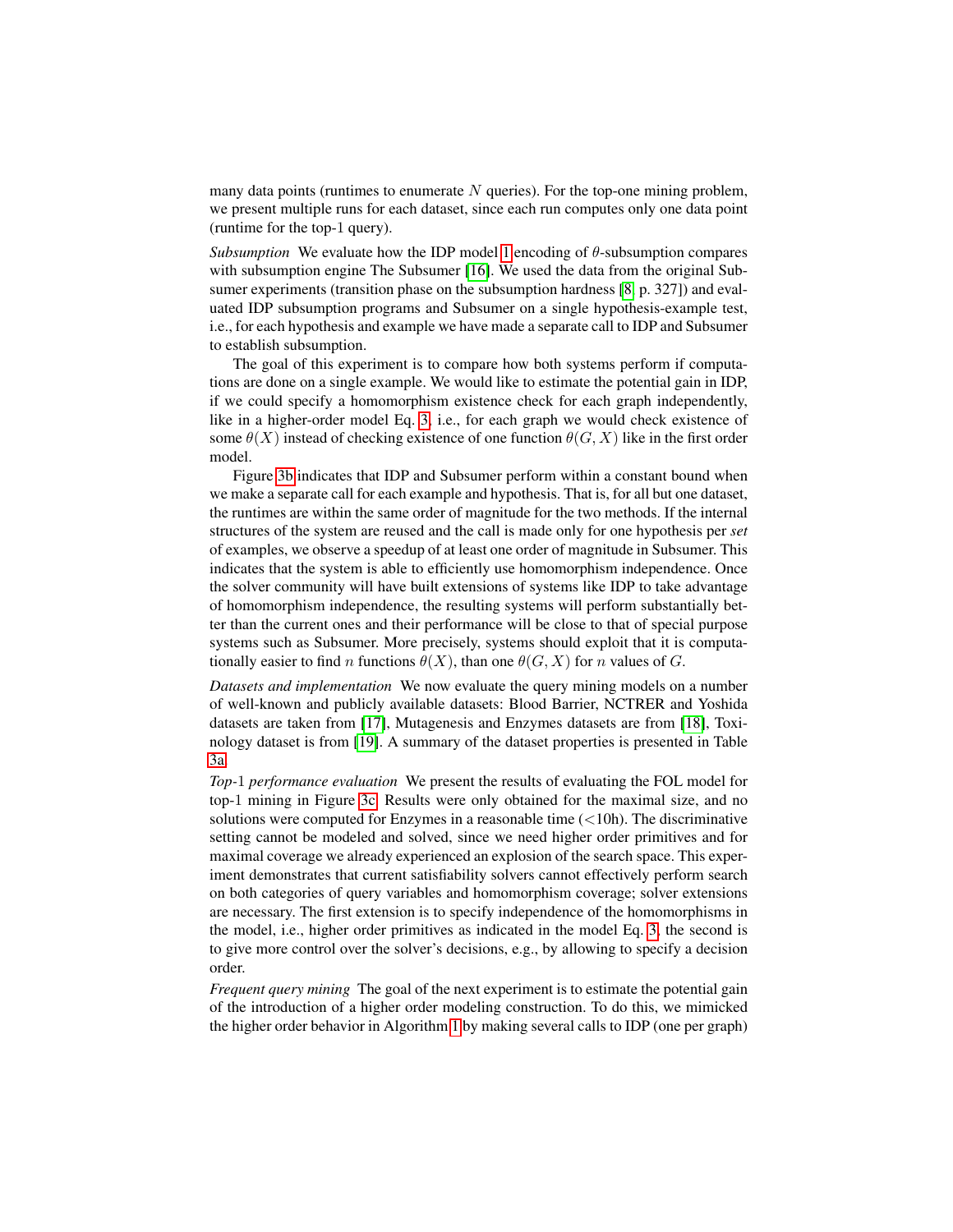in the method *mine-query*. We call this mimicking model *decomposed*. The results of the evaluation are presented in Figure [4a,](#page-10-1) a comparison of the decomposed and the original FOL model are in Figure [4b.](#page-10-1) Homomorphism dependence in the first order model causes serious computational difficulties, which makes higher order primitives one of the main priorities for solving query mining. The runtime also grows with the size of a pattern since it affects the search space and runtime as a result.

<span id="page-10-1"></span>

Fig. 4: Frequent query enumeration FOL (blue) vs decomposed model (red)

*Summary of the experimental results* The results show that the model performs reasonably and we therefore conclude that it can be considered a first step towards the development of declarative languages for relational query mining. From Figure [3b](#page-8-2) and [4a](#page-10-1) it is clear that the core computational difficulty lies in the inability to state homomorphism independence. This follows from the candidate generation and canonicity check runtime and from the speedup that Subsumer has when it is applied to the whole set of examples with one call. After comparing the performance of IDP and Subsumer on a single example and observing the speed up of the decomposed model in Figure [4a,](#page-10-1) one would expect a significant speedup if it were implemented within the solver.

We have observed in Figure [3c](#page-8-2) that query mining introduces interesting computational challenges and might be of interest to the solver development community as well as to the ILP community. We also pointed out the reasons for these computational difficulties and suggested possible ways to enhance the solvers.

# <span id="page-10-0"></span>6 Model discussion and generalization

*Advantages and disadvantages of the model* There is a number of advantages of the declarative approach to pattern mining compared to the classical imperative methods: compact and clear representation; extendability and generality; provability and formal semantics of the models; and reliable and portable implementation (the solvers are developed by the community, well tested and already applied to a variety of tasks; the solvers are available for all popular operation systems: Linux, MacOS, and Windows).

In particular, our model compactly represents not only the model of the graph mining problem but also the code that can be executed to solve the problem. Adding the source code of gSpan [\[20\]](#page-13-5) to a paper ( $\sim 2000$  lines of C++) would be impossible. Also, the model allows easy extension by adding constraints to the theory, e.g., adding a constraint to handle labels on edges is just an extra line with a straightforward logical formula. Last but not least our formulation allows formal rigorous reasoning on the constraints that constitute the model.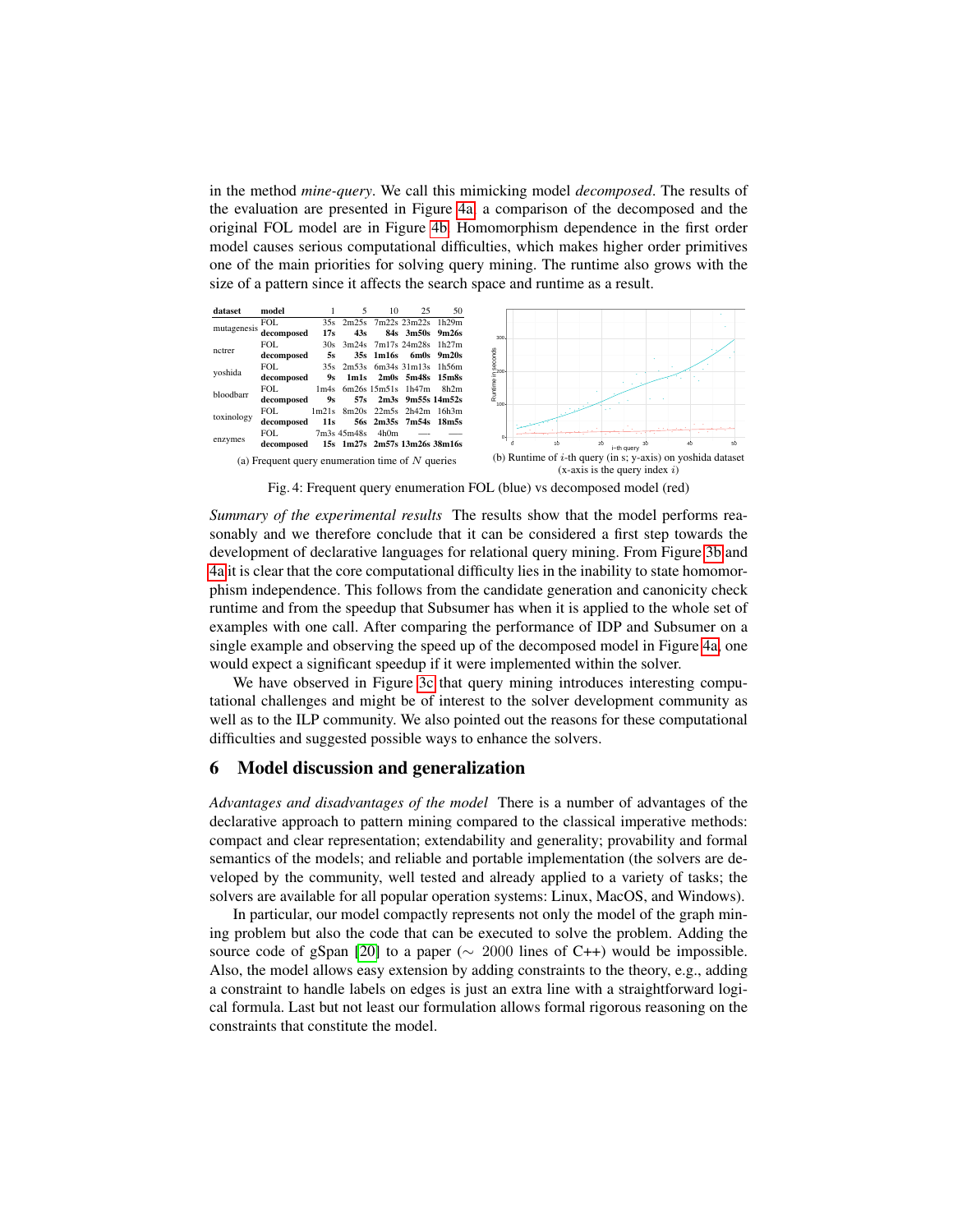These advantages come, of course, at a cost. Typically, specialized algorithms perform an order of magnitude (at least) faster. The main reason for such a speed up is that most mining algorithms incorporate and heavily rely on the structure of the problem in the search strategy. Our experiments in Figure [4b](#page-10-1) demonstrate that the declarative approach can reduce the runtime gap by extending the language to better incorporate the structure of a problem. Also, modeling this kind of mining problems influences the way declarative solvers are built and potentially can lead to better solving system that would perform reasonable on mining problems.

*Generalization of the approach* Let us demonstrate how the model can be extended to handle labels on the edges as an example of how declarative systems can be adapted to solve new tasks.

Assume that edge labels are represented using the predicate *edgelabel* $(g, e_1, e_2, l)$ and the edge labels of the bottom clause are stored in the predicate *tedgelabel*( $e_1, e_2, l$ ). Then, the first order formulation Eq. [11](#page-7-0) can be extended by adding the constraint:

 $ing(X) \wedge ing(Y) \wedge tedgelabel(X, Y, L) \implies edgelabel(G, \theta(G, X), \theta(G, Y), L).$ 

Intuitively, this constraint ensures that if there is an edge  $(X, Y)$  with a label L in the bottom clause, then there is an edge with a label  $L$  in the graph  $G$ . If each edge has a label, the constraint above can replace the first constraint in Eq. [11.](#page-7-0)

The smallest change, according to the principle, is the addition of a rule or a fact. In general, this example demonstrates how our declarative approach and our model in particular implements the elaboration tolerance principle [\[21\]](#page-13-6), i.e., a small change in the problem formulation should lead to a small change in the model. The smallest changes, according to the principle, is the addition of a rule or a fact. With this respect our model satisfies the elaboration tolerance principle and can be called an additive elaboration.

#### <span id="page-11-0"></span>7 Related work

WARMR [\[4\]](#page-12-4) and FARMER [\[6\]](#page-12-6) are extensions of the Apriori algorithm for discovering frequent structures in multiple relations. Even though they use ILP techniques (e.g., a declarative language bias) to determine frequent queries, they imperatively specify computations and the algorithm does not support the addition of arbitrary constraints due to the restricted nature of the algorithm, and hence focuses on a specific task. B-AGM, Biased-Apriori-based Graph Mining [\[5\]](#page-12-5), is another system based on Apriori. C-Farmr [\[7\]](#page-12-7) is an ILP system for frequent Datalog clauses that uses so-called condensed representations to avoid the generation of semantically equivalent clauses.

The XHAIL system [\[22\]](#page-13-7) uses ASP as a computational engine to perform abductive inductive reasoning. It is similar in the way we use an ASP engine as computational core, but XHAIL is focused on the abduction task, whereas we focus on query mining which always involves aggregation and model enumeration.

In the work on sequence testing [\[23\]](#page-13-8) ASP is used as a subroutine in a cycle and also model projection on a predicate is also present similarly to our Algorithm [1,](#page-8-1) but this similarity is technical, since the tasks are of different nature. ASP has also been applied to itemset mining [\[24\]](#page-13-9) and sequence mining [\[25\]](#page-13-10); the presented results are preliminary, the suggested methods only deal with one particular task in its basic formulation.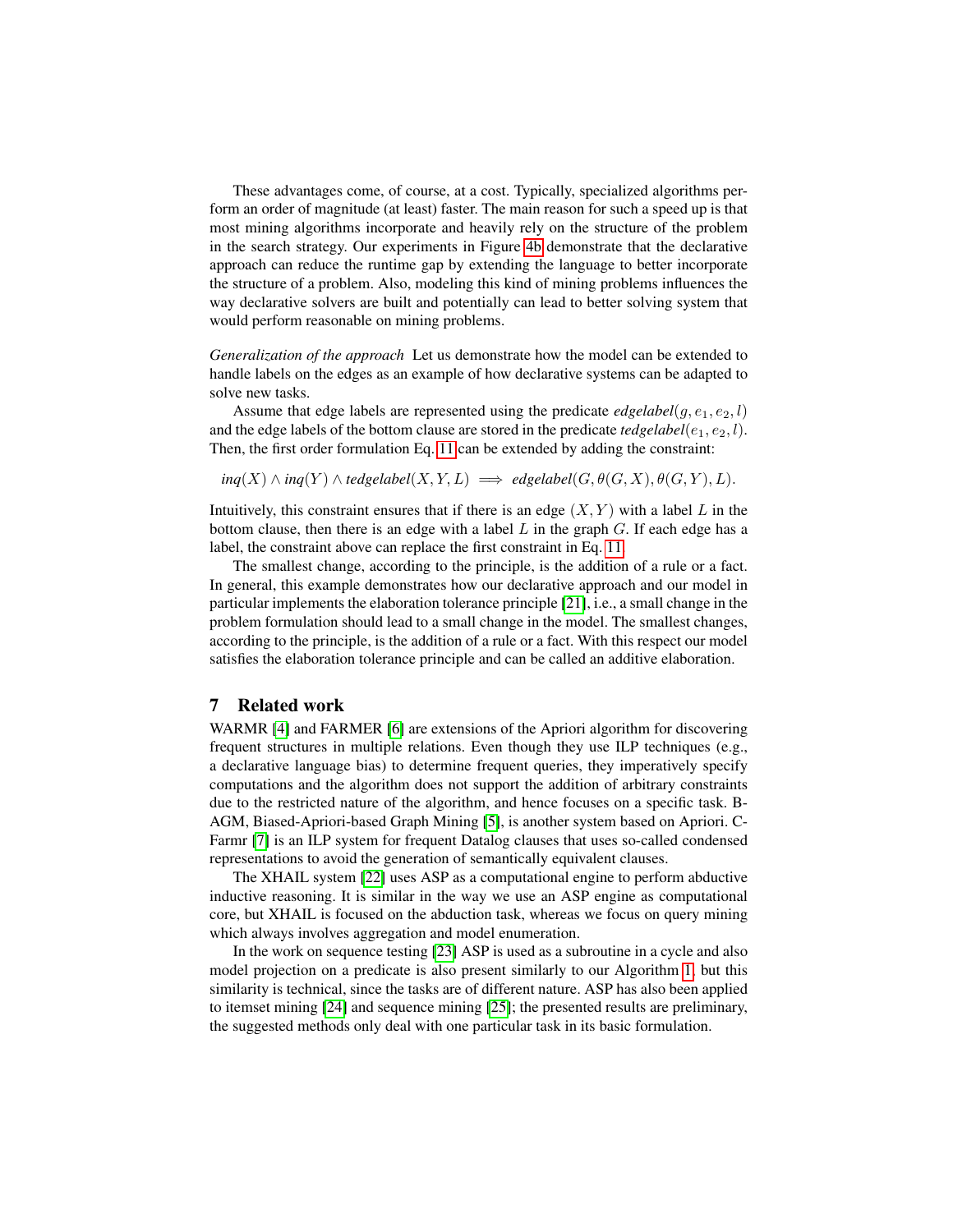gSpan [\[20\]](#page-13-5) is a specialized algorithm designed to solve the frequent graph pattern mining problem. The algorithm is tailored to solve only one task exclusively and requires significant changes in its core to be extended to solve other mining tasks (and, to the best of our knowledge, there is no extension to the full relation setting). It is similar, however, in the computational challenges: canonicity checks, homomorphism checks, language bias, etc.

## <span id="page-12-3"></span>8 Conclusions

We have shown that modern ASP solvers can be applied to ILP query mining tasks. We have provided experimental evidence that these models can be used as prototypes for developing declarative mining languages. We have also indicated the reasons why the solvers need to be extended to make computation efficient and proposed concrete extensions as well as estimated their potential effectiveness. The query mining models and the experimental setup we developed provide an interesting challenge for the ASP solver developer community and a potentially useful tool for the ILP community.

## References

- <span id="page-12-0"></span>[1] Tias Guns et al. "MiningZinc: A Modeling Language for Constraint-Based Mining". In: *IJCAI*. 2013.
- <span id="page-12-1"></span>[2] Thomas Eiter, Giovambattista Ianni, and Thomas Krennwallner. "Answer Set Programming: A Primer". In: *5th International Reasoning Web Summer School (RW 2009), Brixen/Bressanone, Italy, August 30 – September 4, 2009*. Vol. 5689. 2009.
- <span id="page-12-2"></span>[3] Broes De Cat et al. "Predicate Logic as a Modelling Language: The IDP System". In: *CoRR* abs/1401.6312 (2014).
- <span id="page-12-4"></span>[4] Ross D. King, Ashwin Srinivasan, and Luc Dehaspe. "Warmr: a data mining tool for chemical data." In: *Journal of Computer-Aided Molecular Design* 15.2 (2001), pp. 173–181.
- <span id="page-12-5"></span>[5] Akihiro Inokuchi, Takashi Washio, and Hiroshi Motoda. "An Apriori-based Algorithm for Mining Frequent Substructures from Graph Data". In: 2000, pp. 13–23.
- <span id="page-12-6"></span>[6] Siegfried Nijssen and Joost N. Kok. "Efficient frequent query discovery in FARMER". In: *In Proc. of the 7th PKDD, volume 2838 of LNCS*. 2003, pp. 350–362.
- <span id="page-12-7"></span>[7] Luc De Raedt and Jan Ramon. "Condensed Representations for Inductive Logic Programming". In: *KR*. 2004, pp. 438–446.
- <span id="page-12-8"></span>[8] Luc De Raedt. *Logical and Relational Learning: From ILP to MRDM (Cognitive Technologies)*. Springer-Verlag New York, Inc., 2008.
- <span id="page-12-9"></span>[9] Martin Gebser et al. "*clasp* : A Conflict-Driven Answer Set Solver". In: *LPNMR*. 2007, pp. 260–265.
- <span id="page-12-10"></span>[10] G. D. Plotkin. "A further note on inductive generalization". In: volume 6 (1971), pages 101–124.
- <span id="page-12-11"></span>[11] S. Muggleton. "Inverse Entailment and Progol". In: *New Generation Computing, Special issue on Inductive Logic Programming* 13.3-4 (1995), pp. 245–286.
- <span id="page-12-12"></span>[12] Patrick R.J. van der Laag and Shan-Hwei Nienhuys-Cheng. "Completeness and properness of refinement operators in inductive logic programming". In: *The Journal of Logic Programming* 34.3 (1998), pp. 201 –225.
- <span id="page-12-13"></span>[13] Jens Lehmann and Pascal Hitzler. "Foundations of Refinement Operators for Description Logics". In: *Inductive Logic Programming*. Vol. 4894. 2008, pp. 161–174.
- <span id="page-12-14"></span>[14] Jilles Vreeken, Matthijs Leeuwen, and Arno Siebes. "Krimp: Mining Itemsets That Compress". In: *Data Min. Knowl. Discov.* 23.1 (2011), pp. 169–214.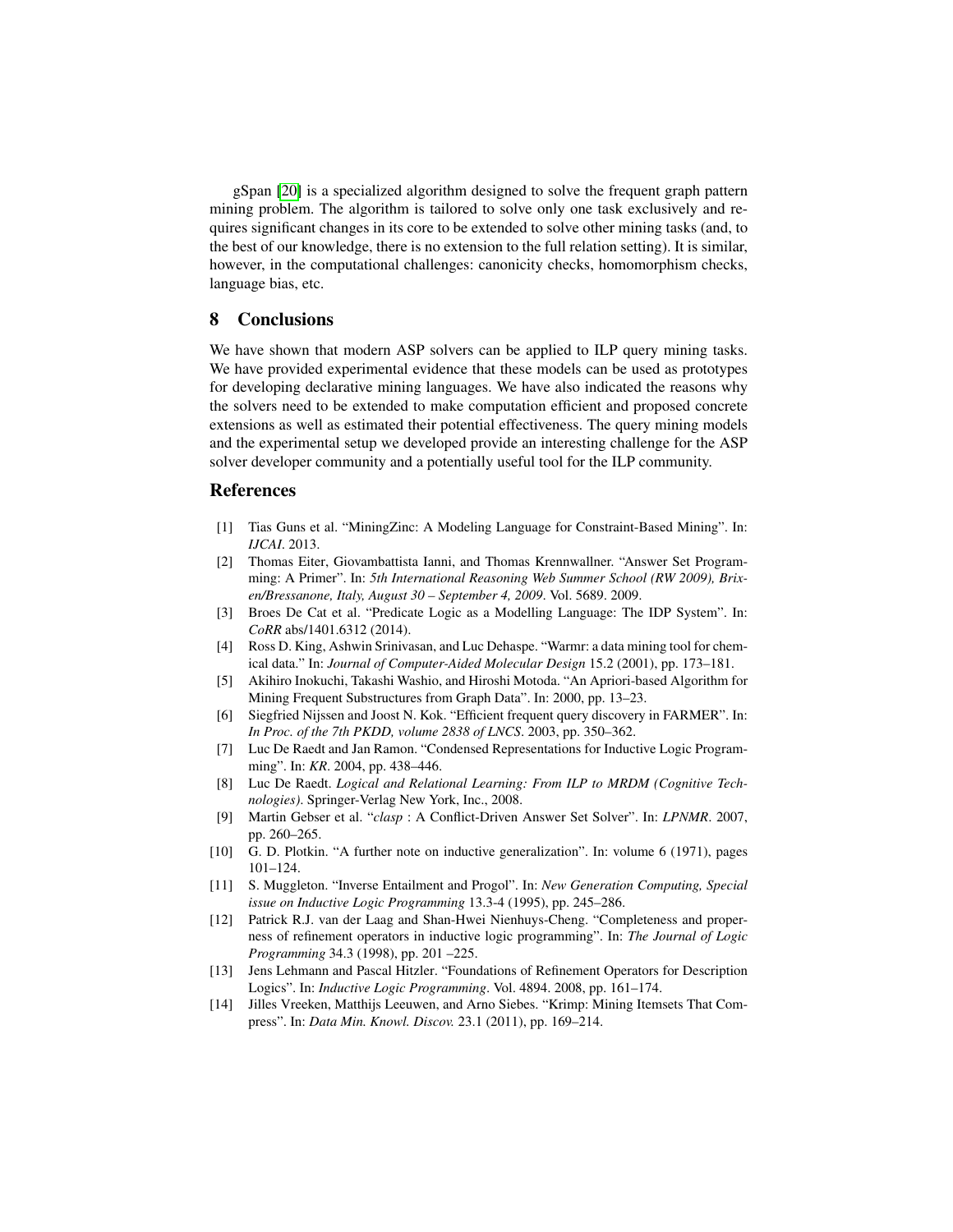- <span id="page-13-0"></span>[15] Broes De Cat. "Separating Knowledge from Computation: An FO(.) Knowledge Base System and its Model Expansion Inference". PhD thesis. KU Leuven.
- <span id="page-13-1"></span>[16] Jose Santos and Stephen Muggleton. "Subsumer: A Prolog theta-subsumption engine". In: *ICLP Technical Communications*. Vol. 7. 2010, pp. 172–181.
- <span id="page-13-2"></span>[17] Ulrich Rückert and Stefan Kramer. "Optimizing Feature Sets for Structured Data". In: ECML '07. Warsaw, Poland, 2007, pp. 716–723.
- <span id="page-13-3"></span>[18] Asim Kumar Debnath et al. "Structure-activity relationship of mutagenic aromatic and heteroaromatic nitro compounds. Correlation with molecular orbital energies and hydrophobicity". In: *Journal of medicinal chemistry* 34.2 (1991), pp. 786–797.
- <span id="page-13-4"></span>[19] Christoph Helma and Stefan Kramer. "A Survey of the Predictive Toxicology Challenge 2000-2001." In: *Bioinformatics* 19.10 (2003), pp. 1179–1182.
- <span id="page-13-5"></span>[20] Xifeng Yan and Jiawei Han. "gSpan: Graph-Based Substructure Pattern Mining". In: ICDM '02. 2002.
- <span id="page-13-6"></span>[21] John McCarthy. "Elaboration Tolerance". In: (1999).
- <span id="page-13-7"></span>[22] Oliver Ray. "Nonmonotonic Abductive Inductive Learning". In: *Journal of Applied Logic* (2008).
- <span id="page-13-8"></span>[23] Esra Erdem et al. "Answer-Set Programming as a New Approach to Event-Sequence Testing". In: *Proc. of the 3rd International Conference on Advances in System Testing and Validation Lifecycle*. 2011.
- <span id="page-13-9"></span>[24] Matti Jrvisalo. "Itemset Mining as a Challenge Application for Answer Set Enumeration". In: *LPNMR'11*. 2011, pp. 304–310.
- <span id="page-13-10"></span>[25] Thomas Guyet, Yves Moinard, and René Quiniou. "Using Answer Set Programming for pattern mining". In: *CoRR* abs/1409.7777 (2014).